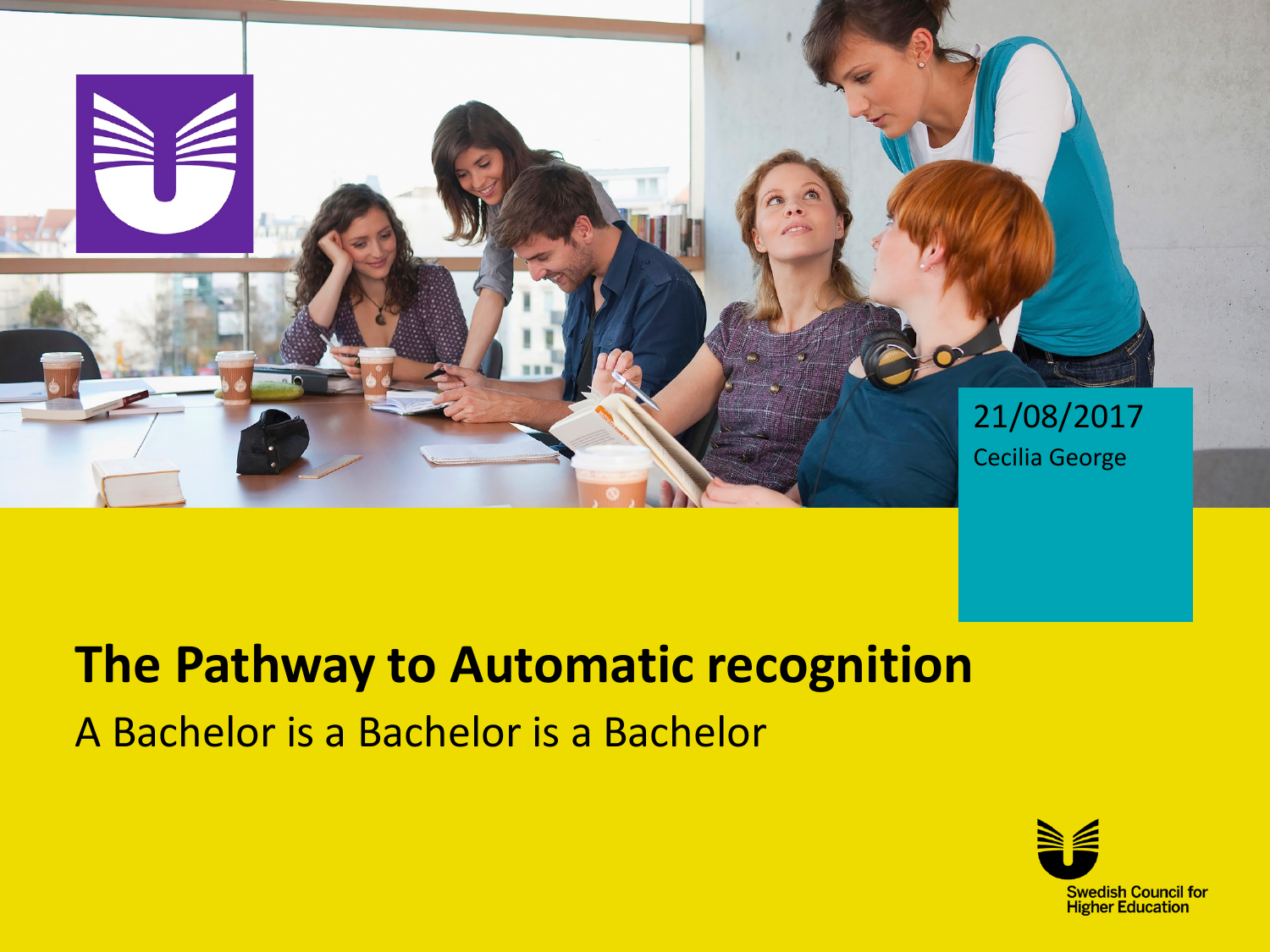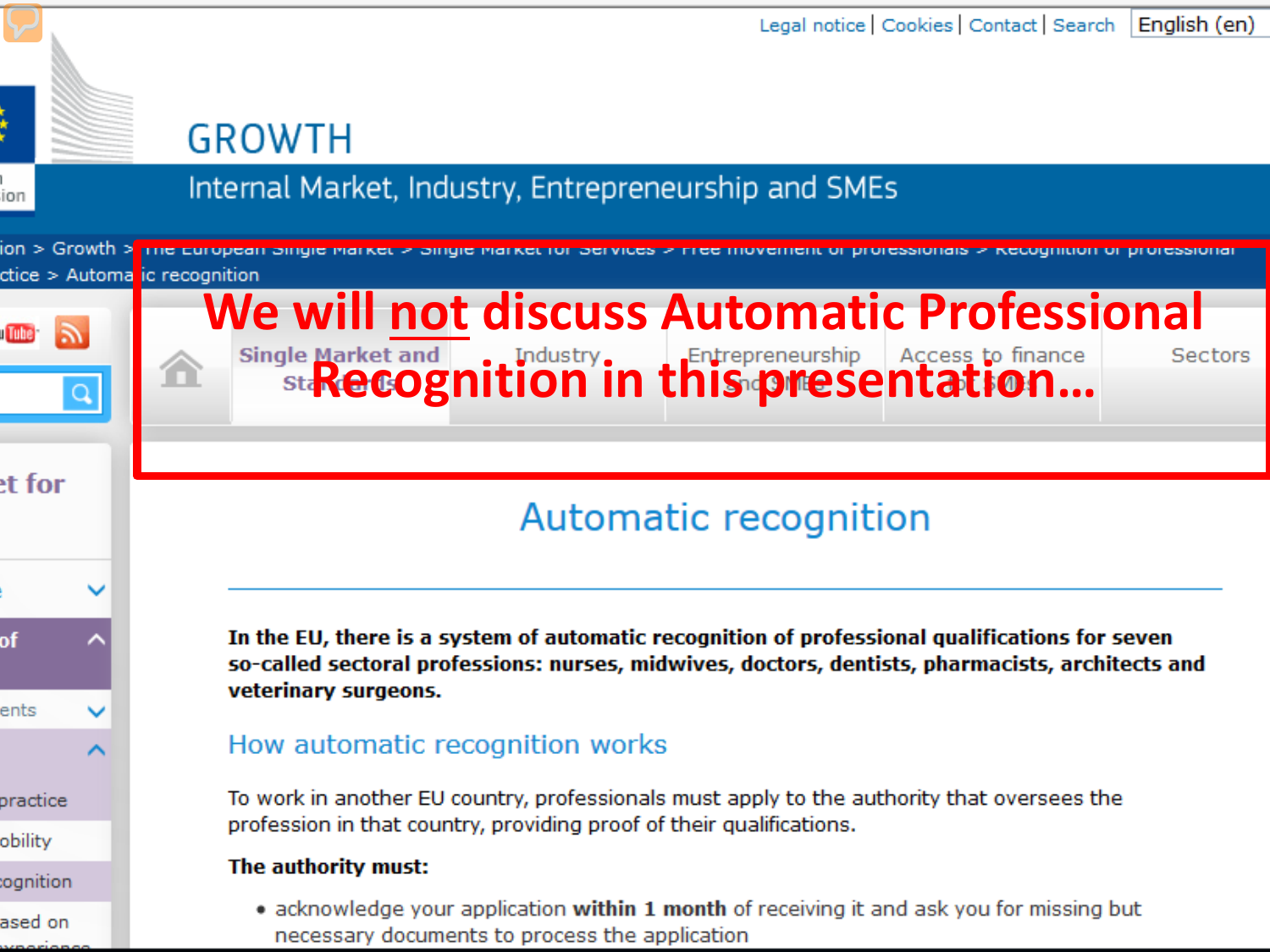#### **Countries Engaged in the Bologna Process**

France

Georgia Germany

Greece

**Holy See** 

Hungary

Iceland

Ireland

**Italy** 

Latvia Liechtenstein

**Tithuania** Luxembourg

| 1. Albania                 |   |
|----------------------------|---|
| 2. Andorra                 |   |
| 3. Armenia                 | 1 |
| 4. Austria                 |   |
| 5. Azerbaijan              |   |
| 6. Belgium                 | 2 |
| 7. Bosnia and Herzegovina. | 2 |
| 8. Bulgaria                | 2 |
| 9. Croatia                 | 2 |
| 0. Cyprus                  | 2 |
| 1. Czech Republic          | 2 |
| 2. Denmark                 | 2 |
| 3. Estonia                 | 2 |
|                            |   |

- 14. Finland
- 
- 28. Macedonia 29. Malta 30. Moldova 31. Montenegro 32. Netherlands 33. Norway 34. Poland 35. Portugal 36. Romania 37. Russian Federation
- 38. Serbia and Montenegro 39. Slovak Republic 40. Slovenia 41 Spain
- 42. Sweden
- 43. Switzerland
- 44. Turkey
- 45. Ukraine
- 46. United Kingdom
- Total 46 **II** = Bologna Process Country

#### **The Bologna Process – European Higher Education Area (EHEA)**

- Overarching aim is to facilitate:
	- $\triangleright$  Student and staff mobility
	- $\triangleright$  Employability
- Comparable degree structure in three cycles
- Common principles for Quality Assurance – European Standards and Guidelines
- Implementation of the LRC
- 48 members + EC

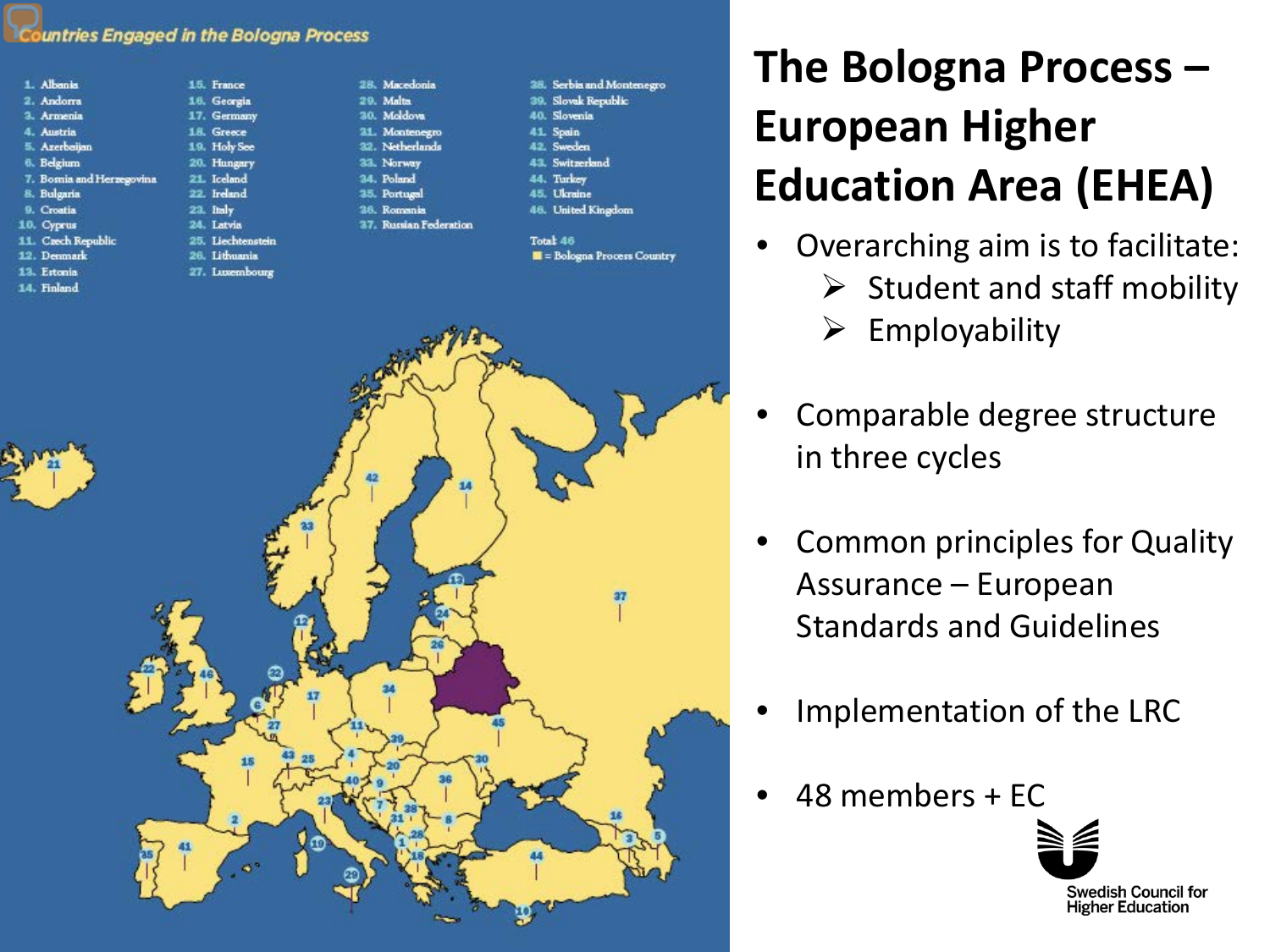## **Lisbon Recognition Convention (LRC) and the European Area of Recognition (EAR) Manual**

- LRC: Only juridically binding agreement within the Bologna Process
- The EAR manual: a practical tool for implementing LRC principles and procedures in a recognition process
- The manual provides guidelines, recommendations and examples in all aspects of recognition
- [www.eurorecognition.eu](http://www.eurorecognition.eu/) and [EAR-HEI](http://eurorecognition.eu/Manual/EAR%20HEI.pdf)
- All recommendations, guidelines and examples are entirely based on the LRC + recommendation on criteria and procedures for the assessment of foreign qualifications
- EAR manual endorsed in the 2012 Bucharest Communique

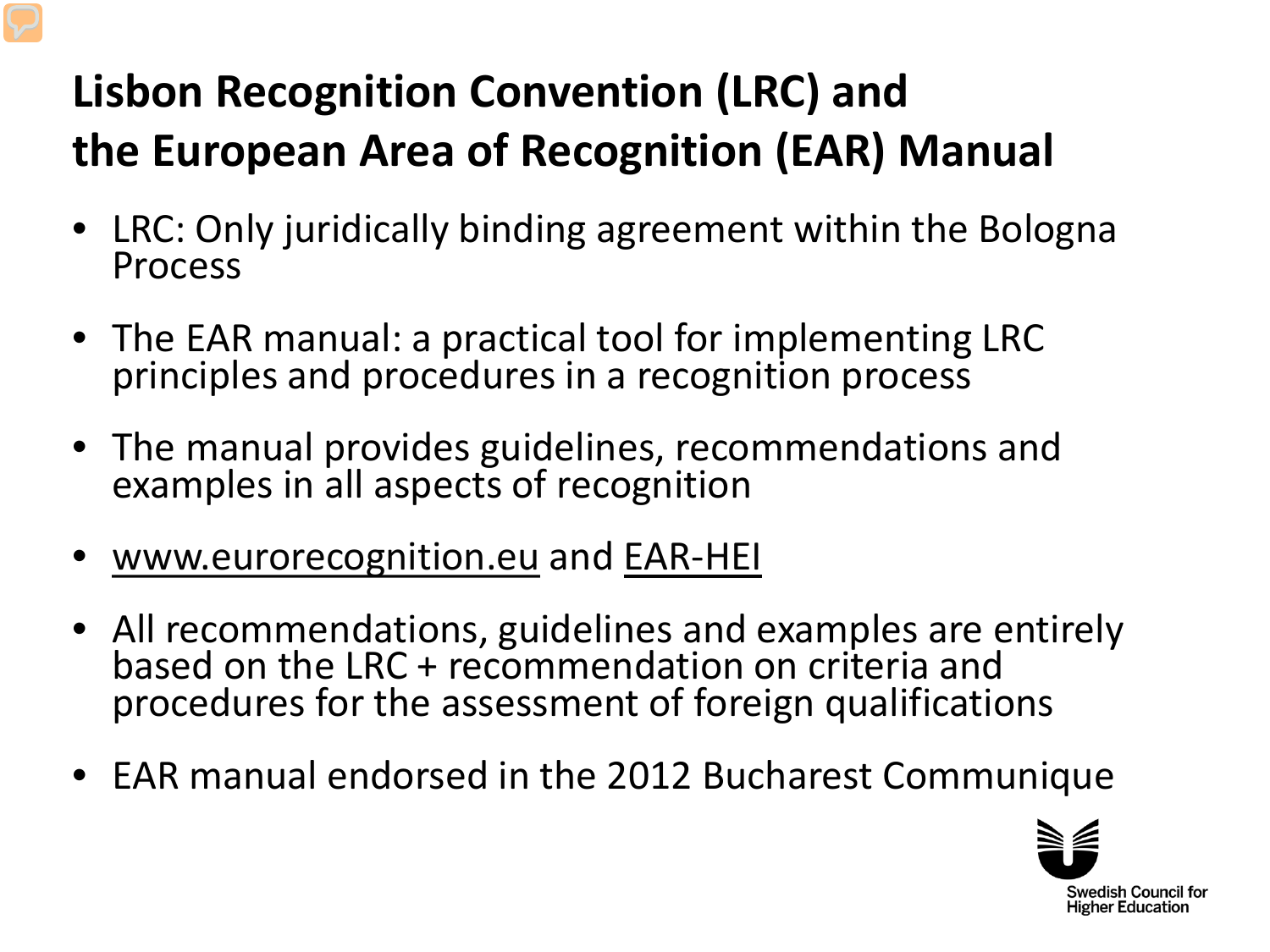#### **The Automatic Recognition timeline**

|         | <b>Bold</b><br>degr | <b>Bucharest:</b><br>"We are determined to remove<br>outstanding obstacles hindering effective                          |
|---------|---------------------|-------------------------------------------------------------------------------------------------------------------------|
| 2010    |                     | Eurd and proper recognition and are willing to                                                                          |
| 2012    |                     | Buck boundary towards the automatic<br>aute recognition of comparable academic<br>degrees, building on the tools of the |
| 2012-14 |                     | EHE Bologna framework, as a long-term goal                                                                              |
| 2015    | othe                | Yere of the EHEA."<br>the same level as relevant domestic qualifications"                                               |
| 2018    | Paris               |                                                                                                                         |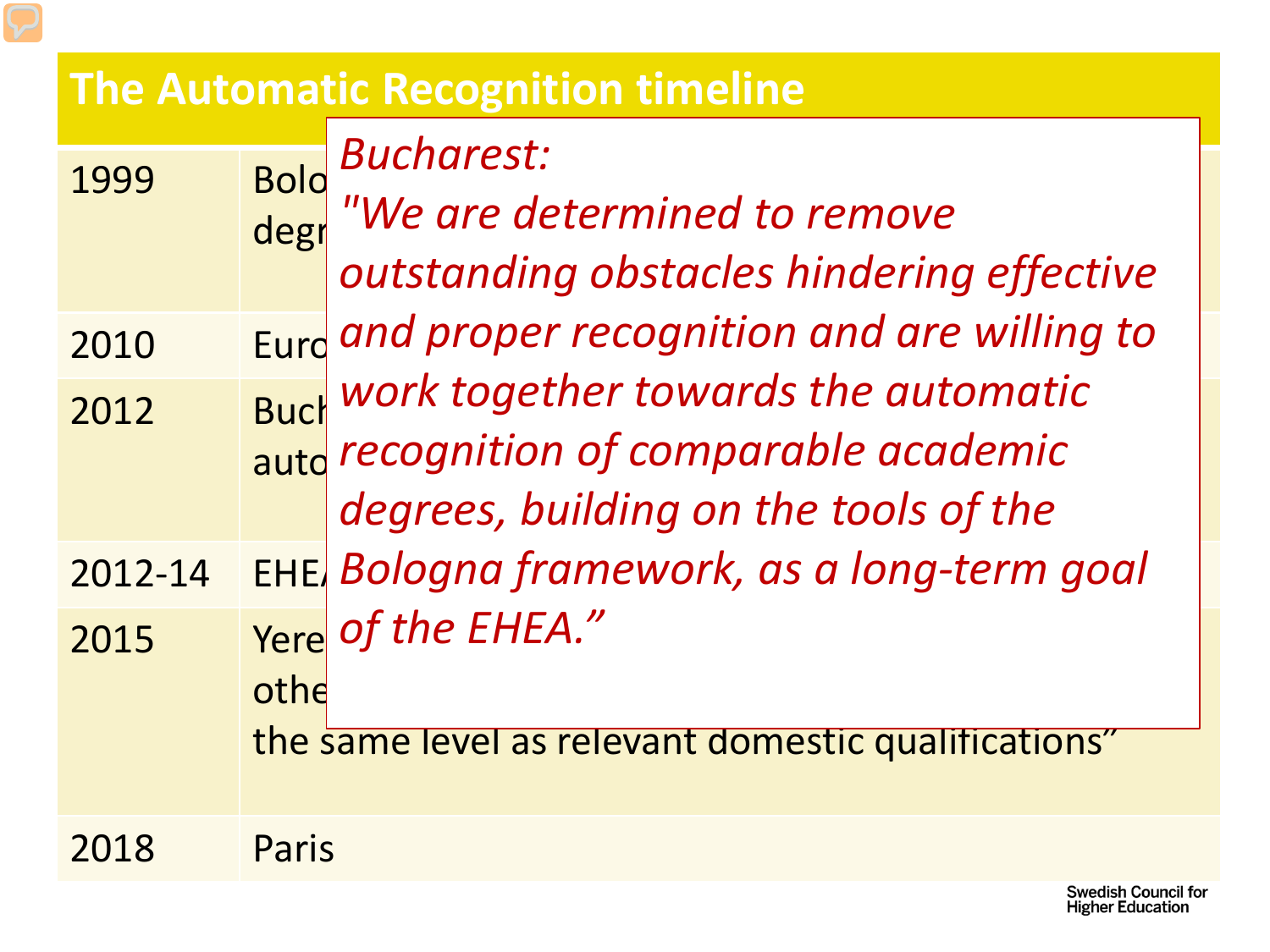# <span id="page-5-0"></span>**EHEA Pathfinder group on Automatic Recognition**

Definition of AR:

**Automatic recognition of a degree leads to the automatic right of an applicant holding a qualification of a certain level to be considered for entry to a programme of further study in the next level in any other EHEA-country (access).**

Conclusion: All tools and formal structures are already in place, but needs proper implementation.

With a trust-based approach, moving from individual to system-level recognition is AR indeed an option

- a Bachelor is a Bachelor is a Bachelor!

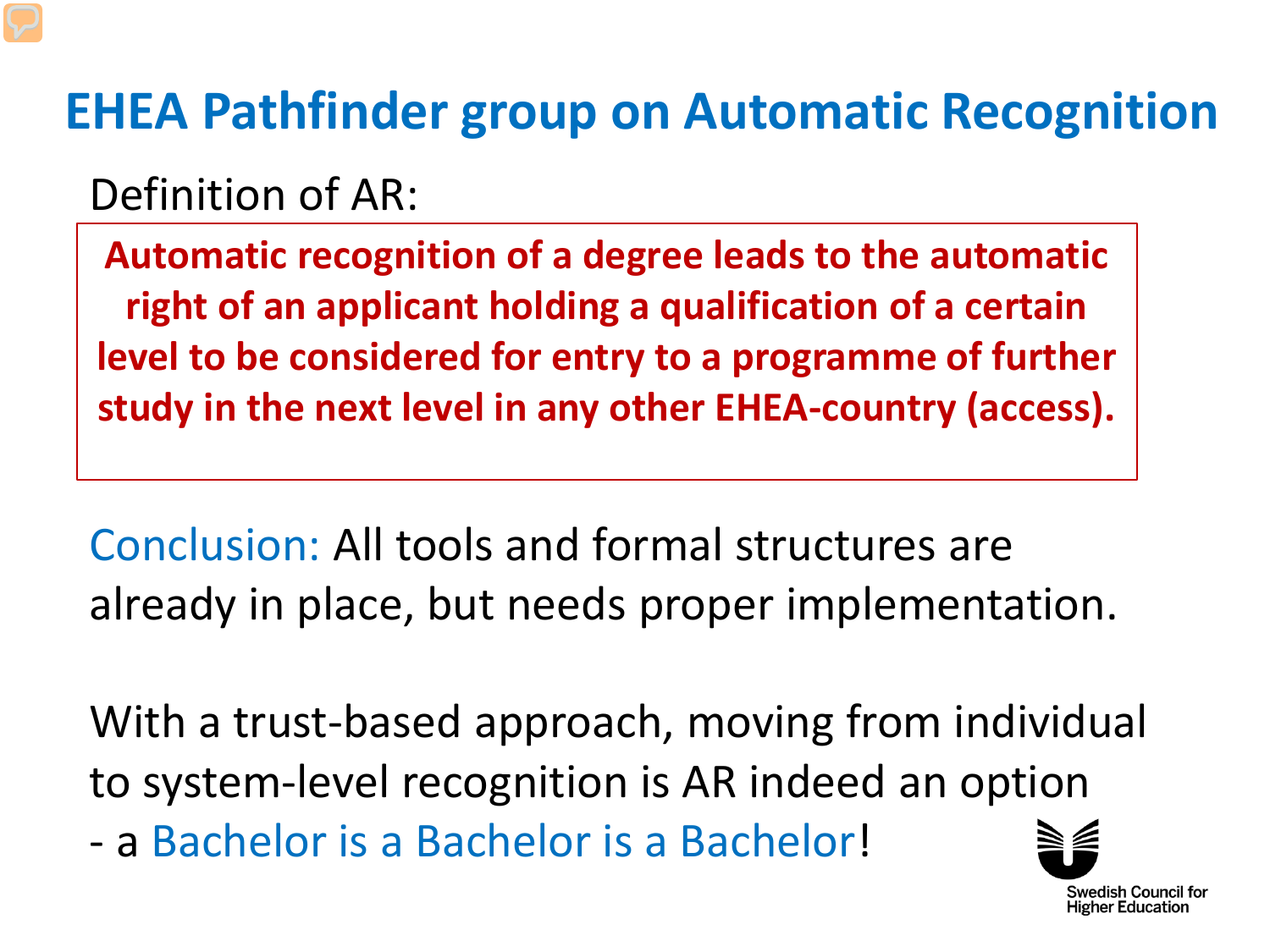# **PfG Recommendations:**

- Review national legislation which violates principles of the LRC
- use and spread the EAR-HEI involve HEIs/admission officers
- reform the DS
- more focus on learning outcomes and qualitative criteria + Qualifications Frameworks
- shift from recognition of individual's credentials to systematic recognition
- explore the potential for system level automatic recognition on a regional basis

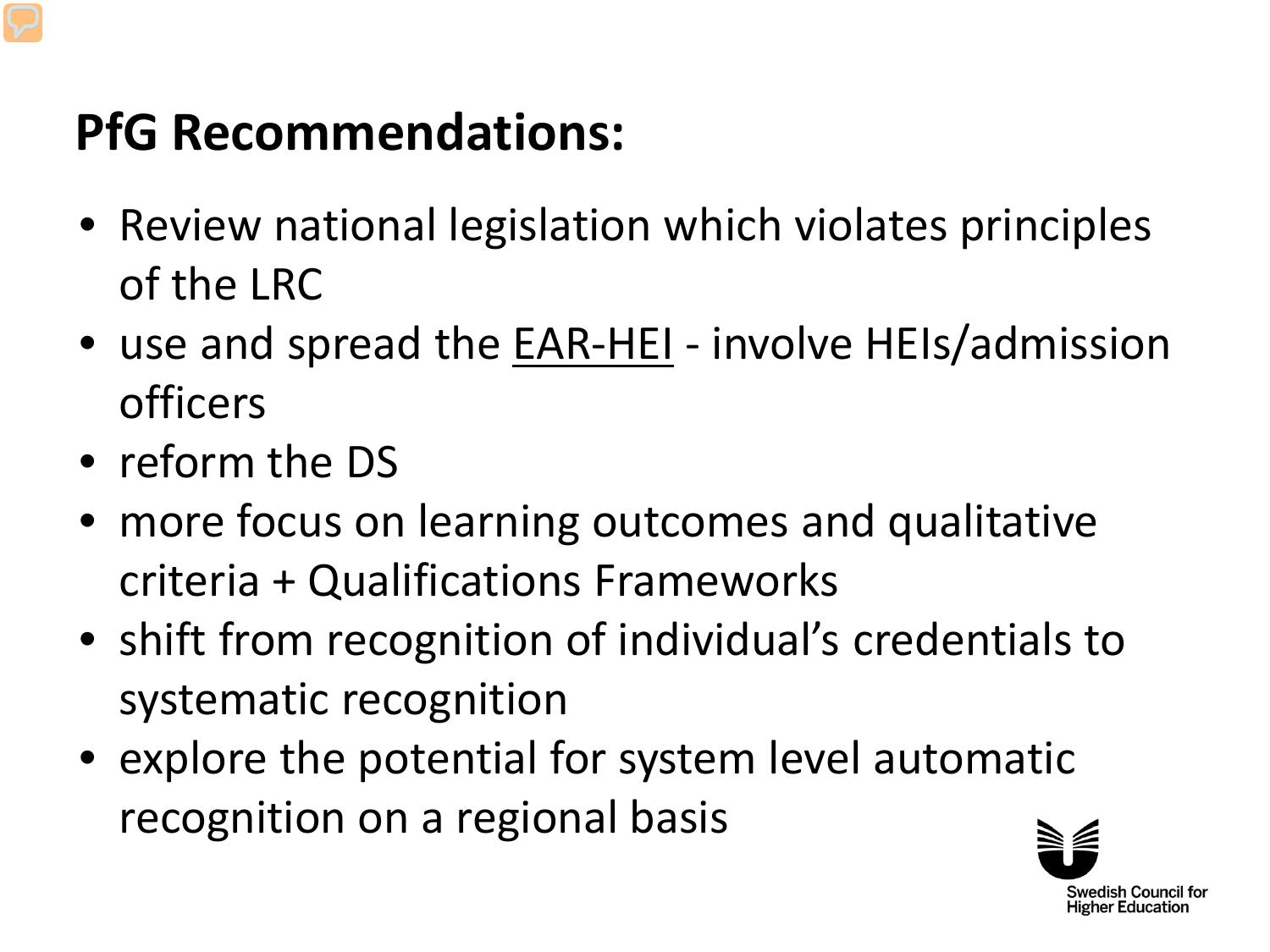## **Automatic Recognition projects & developments**

- **Regional initiatives**
	- −Benelux
	- −Nordic-Baltic
- **Projects**
	- STREAM 'Streamlining Institutional Recognition: a Training Platform for Admissions Officers' for HEIs to use the EAR-manual (2015-16)
	- FAIR Focus on Automatic Institutional Recognition (Finalized 2017)
	- New Paradigms in Recognition (until 2018)

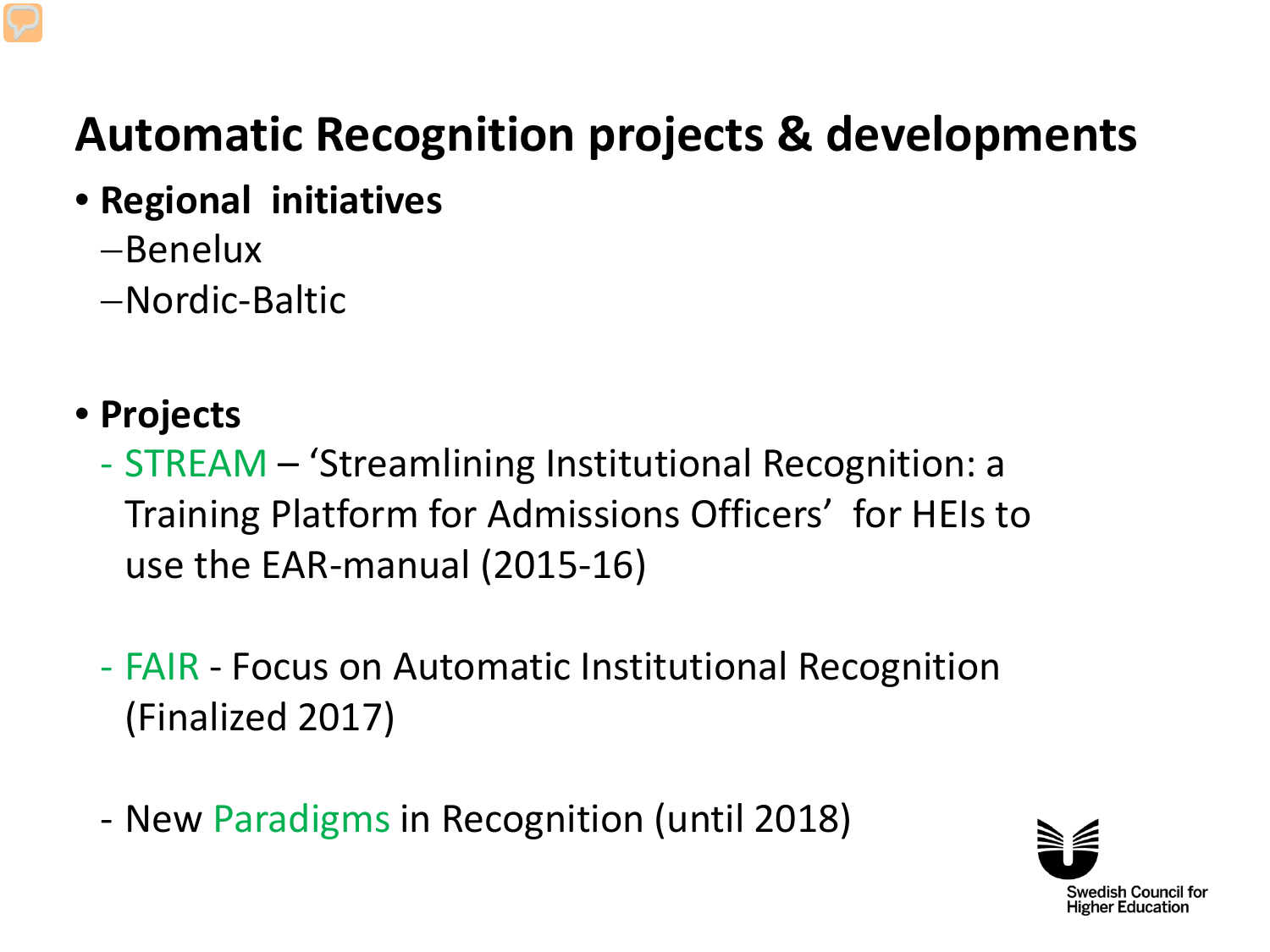## **Automatic Recognition projects & developments, cont.**

Four categories of Automatic recognition:

- 1. Legal bilateral and multilateral agreements (Benelux)
- 2. A legally implemented unilateral list of degrees (Portugal)
- 3. Non-legal multilateral agreements (Baltic-Nordic manual)
- 4. De facto automatic recogntition, i.e. systematic acceptance of level, quality and workload = a holder of a quality assured EHEA Bachelor is treated in the same way as a holder of a comparable degree in the domestic system.

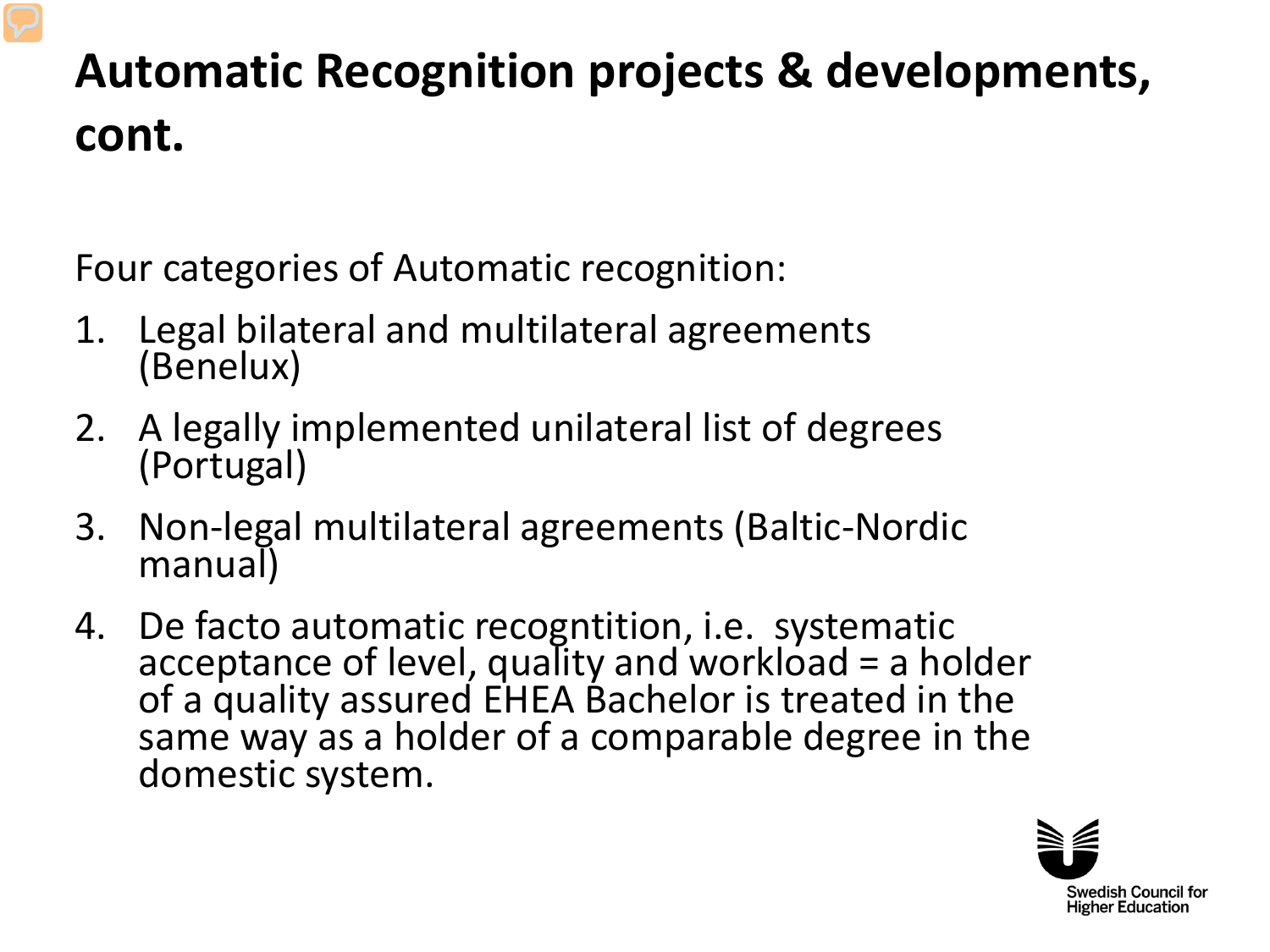# **Further (future) possibilities: digitalization & information**

To explore possible improvements to recognition processes through the use of modern technologies and through making use of the expertise within the extensive network of ENIC-NARICs